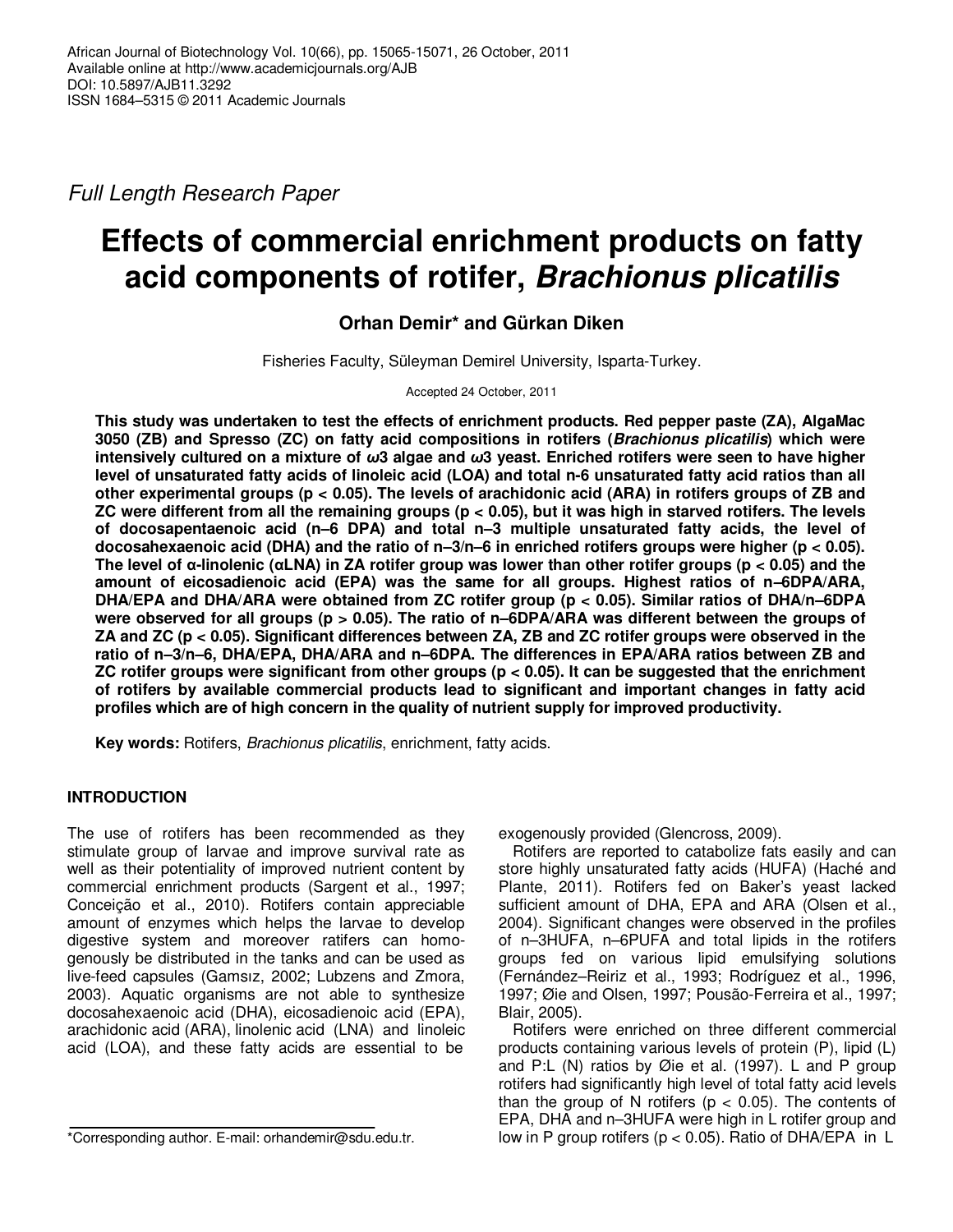rotifer group was higher than the groups of N and P rotifers.

In comparison to the rotifers fed on algae, the rotifers fed on commercial enrichment products had increased levels of linoleic acid, α-linolenik, ARA, DHA, EPA, n– 6HUFA, n–3DPA, ΣHUFA, n–3HUFA and DHA/EPA, Σω3/Σω6 (Seiffert et al., 2001; MacDonald, 2004; Faulk et al., 2005; Cavalin and Weirich, 2009). Various profiles of fatty acids such as the contents of ΣSFA, ΣMUFA, ARA, EPA, DHA ΣPUFA, total ω3, ω6, ω3/ω6, DHA/EPA, EPA/ARA and DHA/DPA, ω6DPA/ARA and ω6DPA in rotifers were significantly changed by similar commercial enrichment products (O'Brien–MacDonald et al., 2006; Garcia, 2006; Garcia et al., 2008a,b,c; Naz, 2008; Westelmajer, 2008; Kotani et al., 2009; Roo et al., 2009, 2010a, b; Copeman, 2001).

Despite the fact that the production of live-feed can be increased by enrichment and recent culturing techniques, the quality of such feeds in terms of nutritive value are not always reliable (Naz, 2008). Early larvae development and improved survival rate in seafish production can be manageable by the application of enrichment of live-feed sources in hatcheries.

The objective of this study was to apply three commercial enrichment products for the production of rotifers feeds according to the manufacturer's recommendation for doses and application period and to analyse the fatty acid profiles.

#### **MATERIALS AND METHODS**

Rotifers (B. plicatilis S-strain, Egemar Su Ürünleri Gıda ve Sanayi ve Ticaret AŞ, Aydın Turkey) were reared for 72 h in 2000-L conical tanks (V-type) at 24 h artificial illumination with continuous oxygen supply. In this study, sea water was used and was filtered through sand, cartridge, ultraviolet and biological filters and regulated salinity 0.25%, temperature  $27 \pm 0.50$ °C, dissolved oxygen 8.3 to 14.6 mg/L and  $pH$  7.4  $\pm$  0.5.

#### **Rotifers cultures**

The mass rotifers cultures (K) were fed with frozen mikroalgae of ω3 Algae (BernAqua NV Hagelberg 3 B–2250 Olen Belgium) (K-1) and powdered (S. Cerevisiae) ω3 Yeast 60® (BernAqua NV Hagelberg 3 B–2250 Olen Belgium) (K–2). During this period, a group (T) was fed on a mixture containing 25% of K-1 and 75% of K-2 every 4 h per day. This mixture was then fed twice a day on a dose of 0.6 g for 0 to 23 h (T<sub>0</sub>), 0.5 g for 24 to 47 h (T<sub>1</sub>) and 0.4 g/million rotifers for 48 to 71 h  $(T_2)$ . Initially, 350 rotifers per ml was cultured and during the experimental period, the rotifers counts were made in the mornings and afternoons. When the count reached 500 rotifers per ml at the end of  $T_0$  and 1000 rotifers per ml at the end of  $T_2$ , harvesting began at 72 h  $(T_3)$ .

#### **Rotifers enrichment**

Enrichment (Z) was performed on the cultured rotifiers using three commercial products according to the recommended doses and periods. This study was done at a commercial scale. Rotifers were

stocked in 400-L conical tanks (V-type) at room temperature under 24 h artificial illumination in a seawater, filtered through cartridge, UV and biologic filters with 0.25% salinity, a temparature of 26.0 to 26.5°C, a pH of 7.4  $\pm$  0.5 and a 19.0  $\pm$  1 mg/L oxygen (O<sub>2</sub>).

The enrichment treatments were as follows: The rotifers enriched with red pepper paste (BernAqua NV Hagelberg 3 B–2250 Olen Belgium) (ZA) were stocked as 500 per ml (196 million per 400 L) and fed on a dose of 180  $g/m^3$  for 6 h and were then harvested.

The rotifers enriched with AlgaMac 3050 (Aquafauna Bio–Marine Inc. PO Box 5 Hawthorne, California USA) (ZB) were stocked as 1000 per ml (194 million per 150 L) and fed on a dose of 0.3  $g/m<sup>3</sup>$ for 8 h and were then harvested.

The rotifers enriched with Spresso (Inve Aquaculture nv Hoogveld 91 9200 Dendermonde Belgium) (ZC) were stocked as 1000 per ml (195 million per 150 L) and fed on a dose of 175  $q/m<sup>3</sup>$ for 12 h, and were then harvested. Furthermore, the group K rotifies (0 time) were stocked at 600 L around 597 millions and were then starved (Z0) in 600 L around 604 millions.

Rotifers were enriched twice a day, based on the manufacturer's recommendations and on the technical feasibility of a semicommercial hatchery operation.

Rotifers were harvested after 24 h on a 60 µm filter and gently rinsed with filtered seawater for 5 min before sampling for nutritional analysis. All samples were made in triplicate. In addition, the samples were obtained from the rotifer group fed on a mixture of feed containing K-1 + K-2 at 6 h (ZKA), at 8 h (ZKB) and at 12 h (ZKC), similar time scales of the groups of ZA, ZB and ZC, respectively. All treatments mentioned above K (control), K<sub>0</sub> (starved control), ZA, ZKA (positive control), Z0A (negative controlstarved), ZB, ZKB, Z0B, ZC, ZKC and Z0C were tested together.

#### **Chemıcal and statıstıcal analyses**

Fatty acid analysis was done on the wet weight bais of three replicates. A direct methylation was applied before the extraction of rotifer fats. A 15 ml glass tubes with screw was poured with a sample of 0.2 to 0.5 g and added with 1.5 ml methanolic NaOH. The tubes were left on 115°C for 7 min, and this was followed by cooling at 45°C. Later the contents were added with 2 ml methanolic borontriflorid (BF3) and left again at 115°C for 5 min, before it was cooled down. Afterward, a 2 ml of izo–octan and saturated 3 ml of NaCl solution were added and shaken for 1 min. Separation of phases was done after 2 min. Organic phase was separated by centrifugation at 1000 rpm for 1 min. 1.5 ml of supernatant was transferred to glass vials and stored at -20°C before analysis. Gas chromatographic analysis (GC) was done in a split mode of 1:20 using Hewlett Packard 6890 enjektor of 1 µl (Öksüz and Özyılmaz, 2010). Fatty acids were analysed by GC with MS detector. Injection and detector temperatures were 250 and 270°C. Split ratio was 1:20. Separation of fatty acids was done within 20 min, using standards of FAME (Supelco 47085U PUFA No: 3) compared on FAME (Supelco 47885–U).

Analysis of variance using Windows SPSS 15.0 program was employed to see any significant effects of treatments and the differences between the group means were separated at a probability of 0.05 by Tukey' test (Eymen, 2007).

### **RESULTS**

The chromatography of GS–MS provided approximately 29 fatty acids in rotifer groups (Table 1). Highest fatty acid content was obtained from ZA group of rotifers enriched on red pepper paste (99.00  $\pm$  0.55%) and lowest value from ZOB rotifer group  $(96.17 \pm 0.24\%)$  (Table 1).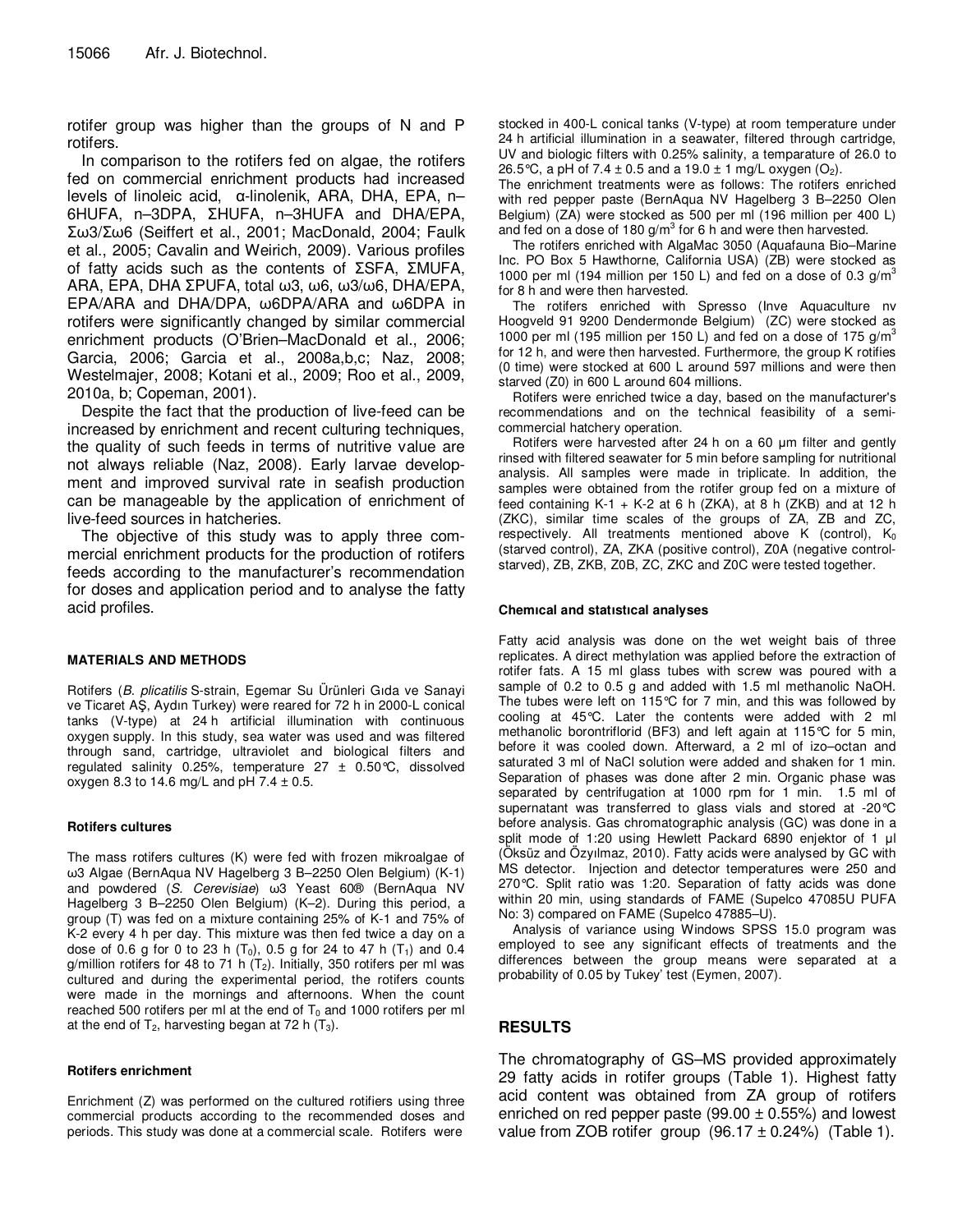| YA                    | Κ                              | ΖA                            | <b>ZKA</b>                      | Z0A                            | ZΒ                            | <b>ZKB</b>                     | Z0B                             | <b>ZC</b>                     | ZKC                          | Z <sub>0</sub> C               |
|-----------------------|--------------------------------|-------------------------------|---------------------------------|--------------------------------|-------------------------------|--------------------------------|---------------------------------|-------------------------------|------------------------------|--------------------------------|
| 12:0                  |                                | $0.05 \pm 0.05^a$             |                                 |                                | $0.35 \pm 0.35^a$             |                                |                                 |                               |                              |                                |
| 14:0                  | $2,93 \pm 0.07$ <sup>et</sup>  | $6.86 \pm 0.11^b$             | $3.33 \pm 0.09$ <sup>de</sup>   | $2.77 \pm 0.03$ <sup>f</sup>   | $8.45 \pm 0.12^a$             | $3.32 \pm 0.10d^e$             | $2.87 \pm 0.04^{\dagger}$       | $4.27 \pm 0.05^{\circ}$       | $3.47 \pm 0.02^d$            | $2.78 \pm 0.10$ <sup>1</sup>   |
| 15:0                  | $1.14 \pm 0.06^a$              | $0.57 \pm 0.08^{\circ}$       | $0.74 \pm 0.04^{cd}$            | $1.16 \pm 0.02^a$              |                               | $0.86 \pm 0.03^{bc}$           | $1.15 \pm 0.02^a$               | $0.37 \pm 0.01^e$             | $1.04 \pm 0.01^{ab}$         | $1.14 \pm 0.01^a$              |
| 16:0                  | $19.10 \pm 0.39^e$             | $26.39 \pm 0.54^a$            | 18.04 $\pm$ 0.25 <sup>ef</sup>  | $17.73 \pm 0.06$ <sup>ef</sup> | $21.17 \pm 0.17^{bc}$         | $18.48 \pm 0.48$ <sup>ef</sup> | $17.37 \pm 0.22^{\dagger}$      | $22.46 \pm 0.26^b$            | $20.78 \pm 0.24^d$           | 17.51 $\pm$ 0.29 <sup>ef</sup> |
| 17:0                  | $0.55 \pm 0.03^{abc}$          | $0.11 \pm 0.10b^c$            | $0.29 \pm 0.14^{abc}$           | $0.86 \pm 0.02^a$              |                               | $0.35 \pm 0.19^{abc}$          | $0.39 \pm 0.20^{abc}$           | $0.34 \pm 0.01^{abc}$         | $0.32 \pm 0.16^{abc}$        | $0.63 \pm 0.03^{ab}$           |
| 18:0                  | $5.50 \pm 0.08^b$              | $3.23 \pm 0.12^d$             | $4.58 \pm 0.09^{\circ}$         | $5.74 \pm 0.15^{ab}$           | $2.99 \pm 0.14^d$             | $4.77 \pm 0.16^{\circ}$        | $5.60 \pm 0.09^{\circ}$         | $3.23 \pm 0.02^{\circ}$       | $5.58 \pm 0.02^b$            | $6.29 \pm 0.19^a$              |
| 20:0                  |                                |                               |                                 |                                |                               |                                |                                 | $0.15 \pm 0.00^a$             |                              |                                |
| ΣSFA                  | $29.22 \pm 0.31^{\text{cd}}$   | $37.21 \pm 0.68^a$            | $26.98 \pm 0.39^{\circ}$        | 28.26 ± 0.19d <sup>e</sup>     | $32.96 \pm 0.26^{\circ}$      | $27.78 \pm 0.77$ <sup>de</sup> | $27.38 \pm 0.24$ <sup>de</sup>  | $30.80 \pm 0.30^{\circ}$      | $31.19 \pm 0.14b^c$          | $28.35 \pm 0.25$ <sup>de</sup> |
| $16:1n-7$             | 6.61 $\pm$ 0.08 <sup>cd</sup>  | $4.08 \pm 0.04^e$             | $7.64 \pm 0.16^a$               | $6.42 \pm 0.08$ <sup>d</sup>   | $2.67 \pm 0.01$ <sup>T</sup>  | $7.26 \pm 0.26^{ab}$           | $6.52 \pm 0.07^{cd}$            | $2.97 \pm 0.09$ <sup>f</sup>  | $7.02 \pm 0.00^{bc}$         | $6.51 \pm 0.15^{cd}$           |
| $16:1n-5$             | $0.70 \pm 0.02^{ab}$           | $0.43 \pm 0.43^{ab}$          | $0.59 \pm 0.01^{ab}$            | $0.72 \pm 0.02^a$              |                               | $0.60 \pm 0.02^{ab}$           | $0.74 \pm 0.03^a$               | $0.13 \pm 0.13^{ab}$          | $0.66 \pm 0.00^{ab}$         | $0.72 \pm 0.03^a$              |
| 17:1                  |                                |                               |                                 | $1.97 \pm 0.08^a$              |                               |                                |                                 | $0.58 \pm 0.01^b$             |                              |                                |
| $18:1n-11c$           | $2.80 \pm 0.01^{\circ}$        | $1.45 \pm 0.06^e$             | $1.92 \pm 0.02^d$               | $3.65 \pm 0.04^{ab}$           |                               | $2.07 \pm 0.05^{\circ}$        | $3.44 \pm 0.05^b$               | $0.49 \pm 0.24$ <sup>f</sup>  | $2.63 \pm 0.03$ <sup>c</sup> | $3.96 \pm 0.07^a$              |
| 18:1n-9c(OLA)         | $7.29 \pm 0.32d^e$             | $4.26 \pm 0.14$ <sup>T</sup>  | $10.14 \pm 1.13^{abc}$          | $7.97 \pm 0.10^{cde}$          | $5.30 \pm 0.73$ <sup>ef</sup> | $11.02 \pm 0.28^{ab}$          | $9.78 \pm 0.98$ <sup>abcd</sup> | $12.25 \pm 0.36^a$            | $8.67 \pm 0.01^{bcd}$        | $8.30 \pm 0.18^{bcd}$          |
| 18:1n-7c              | $2.57 \pm 0.08^a$              | $1.67 \pm 0.05^{ab}$          | $0.68 \pm 0.68^b$               | $2.53 \pm 0.03^a$              |                               |                                | $0.81 \pm 0.81^b$               |                               | $2.55 \pm 0.04^a$            | $2.62 \pm 0.00^a$              |
| $20:1n-9$             | $2.94 \pm 0.11^b$              | $1.57 \pm 0.03^d$             | $2.42 \pm 0.10^{\circ}$         | $3.84 \pm 0.16^a$              |                               | $2.68 \pm 0.03^{bc}$           | $3.80 \pm 0.08^a$               | $1.76 \pm 0.03^{\circ}$       | $2.92 \pm 0.01^b$            | $4.11 \pm 0.10^a$              |
| $22:1n-9$             |                                |                               | $1.01 \pm 0.21^a$               |                                |                               |                                | $0.67 \pm 0.67^a$               | $0.00 \pm 0.00$               | $1.01 \pm 0.13^a$            |                                |
| <b>ΣMUFA</b>          | $2.91 \pm 0.62^d$              | $13.46 \pm 0.24$ <sup>t</sup> | 24.40 $\pm$ 0.58 <sup>bcd</sup> | $27.10 \pm 0.18^a$             | $7.97 \pm 0.73$ <sup>9</sup>  | $23.63 \pm 0.64^{cd}$          | $25.76 \pm 0.46^{abc}$          | $18.18 \pm 0.16^e$            | $25.46 \pm 0.05^{\circ}$     | $26.24 \pm 0.13^{ab}$          |
| 16:2n-4               | $2.02 \pm 0.06^{\circ}$        | $0.74 \pm 0.01^d$             | $2.72 \pm 0.05^a$               |                                |                               | $2.46 \pm 0.05^b$              | $1.96 \pm 0.02^c$               | $0.35 \pm 0.01^{\circ}$       | $2.03 \pm 0.00^{\circ}$      | $1.90 \pm 0.01^{\circ}$        |
| $16:4n-1$             | $1.32 \pm 0.07^{ab}$           | $0.34 \pm 0.17^{cd}$          | $0.32 \pm 0.16^{cd}$            | $1.27 \pm 0.20^{ab}$           |                               | $0.20 \pm 0.20^{cd}$           | $0.60 \pm 0.30^{bcd}$           | $0.12 \pm 0.06^{cd}$          | $0.89 \pm 0.02^{abc}$        | $1.53 \pm 0.08^a$              |
| 18:2n-6c(LOA)         | $16.24 \pm 0.66^{bcd}$         | $9.60 \pm 0.27$ <sup>f</sup>  | $15.62 \pm 0.14^{cde}$          | $18.05 \pm 0.33^{\circ}$       | $5.83 \pm 0.21$ <sup>9</sup>  | 15.26 $\pm$ 0.50 <sup>de</sup> | 16.99 $\pm$ 0.23 <sup>abc</sup> | $10.97 \pm 0.13$ <sup>T</sup> | $14.50 \pm 0.05^{\circ}$     | $17.55 \pm 0.13^{ab}$          |
| $18:3n-6(\gamma LNA)$ | $\sim$                         | $0.07 \pm 0.07^a$             |                                 |                                |                               |                                |                                 | $0.11 \pm 0.06^a$             |                              |                                |
| 20:2n-6               | $1.19 \pm 0.11^b$              | $0.84 \pm 0.03^{\circ}$       | $1.43 \pm 0.04^b$               | $1.32 \pm 0.02^b$              |                               | $1.81 \pm 0.03^{\circ}$        | $1.34 \pm 0.06^b$               | $1.18 \pm 0.15^b$             | $1.41 \pm 0.00^b$            | $1.34 \pm 0.04^b$              |
| $20:3n-6$             | $1.30 \pm 0.01a$               | $0.83 \pm 0.01^{bc}$          | $1.09 \pm 0.03^{ab}$            | $1.46 \pm 0.01^a$              | $0.26 \pm 0.26^{\circ}$       | $1.19 \pm 0.08^{ab}$           | $1.34 \pm 0.01^a$               | $0.60 \pm 0.03$ <sup>cd</sup> | $1.10 \pm 0.01^{ab}$         | $1.39 \pm 0.03^a$              |
| 20:4n-6(ARA)          | $3.86 \pm 0.14^{ab}$           | $3.50 \pm 0.03^{bc}$          | $3.05 \pm 0.12^{de}$            | $4.10 \pm 0.07^a$              | $2.73 \pm 0.12$ <sup>et</sup> | $3.15 \pm 0.13^{\text{cde}}$   | $3.83 \pm 0.02^{ab}$            | $2.44 \pm 0.03$ <sup>t</sup>  | $3.24 \pm 0.03^{cd}$         | $3.80 \pm 0.06^{ab}$           |
| 22:5n-6(DPA)          | $3.35 \pm 0.29$ <sup>de</sup>  | $6.68 \pm 0.07^b$             | $4.49 \pm 0.14^c$               | $2.60 \pm 0.08$ <sup>T</sup>   | 11.12 $\pm$ 0.03 <sup>a</sup> | $4.84 \pm 0.15^{\circ}$        | $2.71 \pm 0.08$ <sup>ef</sup>   | $6.79 \pm 0.11^{\circ}$       | $3.66 \pm 0.04^d$            | $2.19 \pm 0.09$ <sup>t</sup>   |
| Ση-6PUFA              | $25.94 \pm 0.43^b$             | $21.52 \pm 0.25^d$            | $25.68 \pm 0.16^b$              | $27.53 \pm 0.33^a$             | $19.94 \pm 0.30^e$            | $26.25 \pm 0.20^{ab}$          | $26.21 \pm 0.26^b$              | $22.09 \pm 0.11^d$            | $23.91 \pm 0.02^c$           | $26.27 \pm 0.26^{ab}$          |
| $18:3n-3(\alpha LNA)$ | $1.16 \pm 0.07^a$              | $0.40 \pm 0.20^{\circ}$       | $1.00 \pm 0.01^a$               | $1.10 \pm 0.04^a$              |                               | $0.97 \pm 0.01^a$              | $1.00 \pm 0.06^a$               | $1.09 \pm 0.01^a$             | $0.89 \pm 0.01^a$            | $1.04 \pm 0.05^a$              |
| 18:4n-3               |                                | $0.24 \pm 0.12^{\text{a}}$    |                                 |                                |                               |                                |                                 | $0.41 \pm 0.01^a$             |                              |                                |
| $20:3n-3$             | $1.16 \pm 0.06^a$              | $1.02 \pm 0.03^a$             | $1.06 \pm 0.15^a$               | $1.19 \pm 0.08^a$              | $1.29 \pm 0.11^a$             | $1.26 \pm 0.30^a$              | $1.36 \pm 0.29^a$               | $0.90 \pm 0.07^{\text{a}}$    | $0.87 \pm 0.01^a$            | $0.87 \pm 0.04^a$              |
| 20:5n-3(EPA)          | $3.34 \pm 0.10^{abc}$          | $3.59 \pm 0.04^a$             | $2.73 \pm 0.17^{cd}$            | $3.30 \pm 0.15^{\text{abc}}$   | $3.16 \pm 0.13^{abcd}$        | $2.96 \pm 0.22^{abcd}$         | $3.10 \pm 0.08$ <sup>abcd</sup> | $3.40 \pm 0.07^{ab}$          | $2.77 \pm 0.04^{bcd}$        | $2.65 \pm 0.14^d$              |
| 22:5n-3(DPA)          | $1.61 \pm 0.02^a$              | $1.22 \pm 0.11^a$             | $1.17 \pm 0.08^a$               | $1.54 \pm 0.04^a$              | $1.37 \pm 0.07^{\circ}$       | $1.67 \pm 0.38^a$              | $1.45 \pm 0.03^a$               | $1.16 \pm 0.03^a$             | $1.16 \pm 0.00^a$            | $1.34 \pm 0.05^a$              |
| 22:6n-3(DHA)          | $8.45 \pm 0.20^e$              | $19.26 \pm 0.36^b$            | $11.86 \pm 0.27$ <sup>c</sup>   | $7.13 \pm 0.05$ <sup>t</sup>   | $31.10 \pm 0.30^a$            | $11.63 \pm 0.16^{\circ}$       | $7.35 \pm 0.22^{\dagger}$       | $19.85 \pm 0.25^{\circ}$      | $9.54 \pm 0.14^{\circ}$      | $6.32 \pm 0.15$ <sup>t</sup>   |
| Ση-3PUFA              | $15.72 \pm 0.20$ <sup>de</sup> | $25.73 \pm 0.07^b$            | $17.82 \pm 0.10^{cd}$           | 14.26 $\pm$ 0.27 <sup>ef</sup> | $36.92 \pm 0.50^4$            | $18.49 \pm 0.92^{\circ}$       | 14.26 $\pm$ 0.58 <sup>ef</sup>  | $26.81 \pm 0.15^b$            | $15.23 \pm 0.19^e$           | $12.22 \pm 0.33^{\dagger}$     |
| ΣΤΥΑ                  | $97.13 \pm 0.03^{abc}$         | $99.00 \pm 0.55^{\circ}$      | $97.92 \pm 0.58$ <sup>abc</sup> | $98.42 \pm 0.42^{ab}$          | $97.79 \pm 0.62^{abc}$        | $98.81 \pm 0.46^a$             | $96.17 \pm 0.24^c$              | $98.35 \pm 0.11^{ab}$         | $98.71 \pm 0.33^a$           | $96.51 \pm 0.25^{bc}$          |
| ΣTE.                  | $2.87 \pm 0.03$ <sup>abc</sup> | $1.00 \pm 0.55^{\circ}$       | $2.08 \pm 0.58$ <sup>abc</sup>  | $1.58 \pm 0.42^{bc}$           | $2.21 \pm 0.62^{\text{abc}}$  | $1.19 \pm 0.46^{\circ}$        | $3.83 \pm 0.24^a$               | $1.65 \pm 0.11^{\text{bc}}$   | $1.29 \pm 0.33^{\circ}$      | $3.49 \pm 0.25^{ab}$           |
| $n-3/n-6$             | $0.61 \pm 0.02^{\text{de}}$    | $1.19 \pm 0.01^b$             | $0.69 \pm 0.02^{cd}$            | $0.52 \pm 0.01$ <sup>T</sup>   | $1.85 \pm 0.02^a$             | $0.70 \pm 0.04^c$              | $0.54 \pm 0.02$ <sup>et</sup>   | $1.21 \pm 0.00^{\circ}$       | $0.64 \pm 0.01^{cd}$         | $0.46 \pm 0.01$ <sup>t</sup>   |
| DHA/EPA               | $2.54 \pm 0.10^{\text{et}}$    | $5.36 \pm 0.12^b$             | $4.38 \pm 0.29^{\circ}$         | $2.17 \pm 0.11$ <sup>t</sup>   | $9.86 \pm 032^a$              | $3.97 \pm 0.29$ cd             | $2.38 \pm 0.012^{\dagger}$      | $5.83 \pm 0.17^b$             | $3.44 \pm 0.00^{\text{de}}$  | $2.40 \pm 0.11^{\circ}$        |
| EPA/ARA               | $0.87 \pm 0.05^d$              | $1.03 \pm 0.02^{bc}$          | $0.90 \pm 0.02^{cd}$            | $0.80 \pm 0.03d^e$             | $1.16 \pm 0.03^b$             | $0.94 \pm 0.05$ <sup>cd</sup>  | $0.80 \pm 0.02$ <sup>de</sup>   | $1.39 \pm 0.02^a$             | $0.86 \pm 0.02^{\circ}$      | $0.70 \pm 0.03^e$              |

Table 1. Fatty acid compositions of rotifers, enriched on commercial products (mean ± standard error %).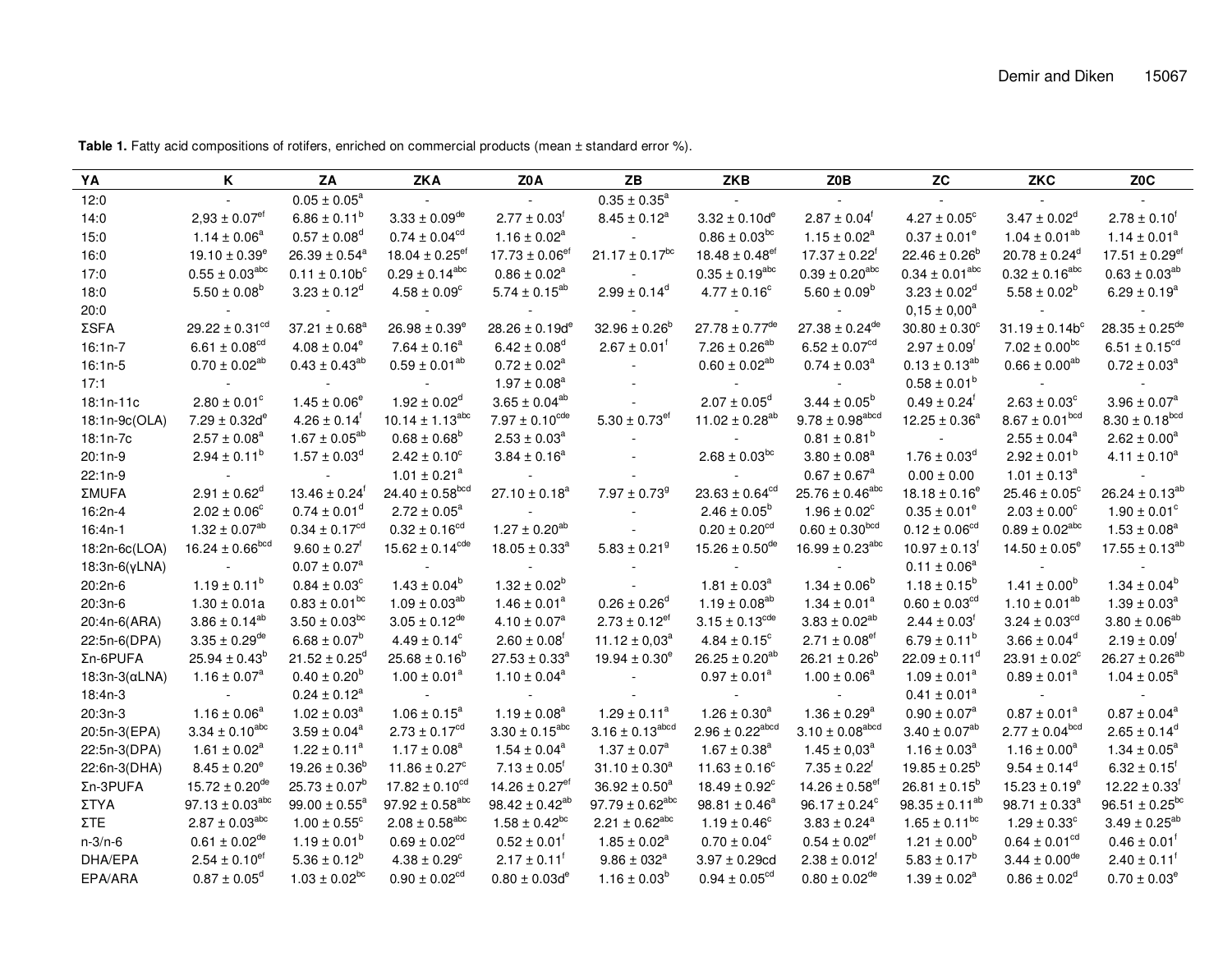**Table 1.** Continue.

| DHA/ARA |  |  | $2.20 \pm 0.14^{19}$ $5.50 \pm 0.07^{\circ}$ $3.91 \pm 0.17^{\circ}$ $1.74 \pm 0.04^{\circ}$ $11.44 \pm 0.37^{\circ}$ $3.69 \pm 0.12$ $^{\circ}$ $2.17 \pm 0.23^{19}$ $8.14 \pm 0.15^{\circ}$ $2.94 \pm 0.07^{\circ}$ $1.66 \pm 0.04^{\circ}$ |  |  |
|---------|--|--|-----------------------------------------------------------------------------------------------------------------------------------------------------------------------------------------------------------------------------------------------|--|--|
|         |  |  | DHA/n-6DPA $2.55 \pm 0.16^a$ $2.88 \pm 0.03^a$ $2.65 \pm 0.10^a$ $2.74 \pm 0.07^a$ $2.79 \pm 0.02^a$ $2.58 \pm 0.14^a$ $2.72 \pm 0.05^a$ $2.93 \pm 0.02^a$ $2.61 \pm 0.07^a$ $2.89 \pm 0.07^a$                                                |  |  |
|         |  |  | n-6DPA/ARA $0.87\pm0.11^{19}$ $1.91\pm0.02^{\circ}$ $1.48\pm0.10d^{\circ}$ $0.64\pm0.03^{9}$ $4.09\pm0.17^{\circ}$ $1.54\pm0.06^{\circ d}$ $0.71\pm0.02^{9}$ $2.78\pm0.04^{\circ}$ $1.13\pm0.00^{\circ\dagger}$ $0.58\pm0.02^{\circ}$         |  |  |

K indicates intensivelly cultured rotifiers, fed on a mixture of feed containing K-1+K-2; ZKA, ZKB and ZKC refers to the K group of rotifers which were harvested at the same times (6, 8 and 12 h) after treatments of three commercial enrichment products (ZA, ZB and ZC); and 0 refers to the K group of rotifers which were subjected to starvation for the same periods (6, 8 and 12 h, respectively) as the rotifers fed on three commercial enrichment products (ZA, ZB and ZC). Different letter in the same coloumn indicates significant differences (p < 0.05).

Single unsaturated fatty acid levels were lower in enriched rotifer groups than other experimental groups (13.46 ± 0.24% for ZA, 7.97 ± 0.73% ZB and 18.18  $\pm$  0.16 % for ZC), whereas it was lowest in the rotifer group of K ( $p < 0.05$ ) and was highest in ZOA starved group (Table 1).

The levels of total  $n-6$  multiple unsaturated fatty acids in the groups of K, ZKA, ZKB and ZKC as well as in starved rotifer groups were higher than those of ZA, ZB and ZC rotifers (p < 0.05). The level of C16:4n–1 was measured as  $1.53 \pm 0.08\%$  in Z0C group and was not detectable in the group of ZB. However, the level of C16:4n–1 in the group of Z0C was similar to that in the groups of K, Z0A and ZKC  $(p > 0.05)$ . Highest level of linoleic acid was obtained from Z0A group and lowest from the group of ZB (p < 0.05). However, Z0A, Z0B and Z0C rotifers did not differ in their linoleic acid contents  $(p > 0.05)$ . The level of linoleic acid in the enriched rotifer groups was lower than that in the remaining groups  $(p < 0.05)$  and similar levels of linoleic acid were observed between the groups of ZA and ZC rotifers ( $p > 0$  0.05). Very low levels of γ-linolenic acid were only observed in the groups of ZA and ZC rotifers (Table 1).

 The levels of C20:2n–6 fatty acids were highest in the group of ZKB rotifers  $(1.81 \pm 0.03\%)$ , and was not detectable in ZB rotifers. Homo–g– linolenic (C20:3n-6) acids was low in commercially enriched rotifers, whereas this acid was high in

the starved rotifer groups ( $p < 0.05$ ).

ARA was highest in the Z0A rotifers  $(4.10 \pm$ 0.07%) and lowest in the ZC rotifers (2.44  $\pm$  0.03%). Except the group of ZA rotifers, all other experimental groups significantly differed in the ARA levels (p < 0.05). In addition, ARA levels were high in the starved rotifers (Table 1).

 The level of n–6 DPA) was highest in the commercially enriched rotifers ( $p < 0.05$ ). Highest value was obtained from ZB rotifers (11.12  $\pm$  0.03%) (p < 0.05). Increasing the period of starvation led to remarkable decrease in the level of n–6DPA (p < 0.05) (Table 1).

 Total n–3 multiple unsaturated fatty acids were high in enriched rotifer groups. Highest total n–3 PUFA was obtained from ZB rotifers (36.92  $\pm$ 0.50%) and lowest from Z0C rotifers (12.22  $\pm$ 0.33%) ( $p < 0.05$ ). In the group of ZB rotifers, the total n–3 multiple unsaturated fatty acids mostly comprised of DHA.

 Linolenic acid-αLNA was not detected in the ZB rotifers. The  $\alpha$ LNA ranges from 0.40  $\pm$  0.20% to 1.16  $\pm$  0.07% in all the groups. The  $\alpha$ LNA was detected as  $0.24 \pm 0.12\%$  for ZA and  $0.41 \pm 1$  0.01% for ZC. The differences in C20:3n–3 fatty acid levels between the experimental groups were insignificant ( $p > 0.05$ ).

 After and before enrichment, the levels of EPA were similar in all. EPA was 3.59 ± 0.04% for ZA (highest) and  $2.65 \pm 0.14\%$  for Z0C (lowest). Highest level of n–3 dokosapentaenoic acid (C22:5n-3) was obtained from the group of K rotifers as  $1.61 \pm 0.02\%$  and lowest from the group of ZC as  $1.16 \pm 0.30$ %, but the difference was not significant (Table 1).

 Highest levels of DHA (C22:6n-3) was obtained from the group ZB and lowest from Z0C rotifers (p  $<$  0.05). DHA level of ZB group (31.10  $\pm$  0.30%) was higher than that of ZA  $(19.26 \pm 0.36%)$  and ZC  $(19.85 \pm 0.25%)$   $(p < 0.05)$ . The difference between ZA and ZC rotifers was insignificant (p > 0.05). The levels of HUFA ratios were higher in enriched rotifer groups (Table 1).

In this study, the lowest ratio of  $n-3/n-6$  was obtained from the group of Z0C  $(0.46 \pm 0.01\%)$ and highest ZB rotifers  $(1.85 \pm 0.02%)$ . Enriched rotifers of ZA, ZB and ZC have higher levels of n– 3/n–6 (p < 0.05), whereas the levels in ZA and ZB rotifer groups were similar  $(p > 0.05)$  (Table 1).

 DHA/EPA ratio was highest in the ZB group (9.86 ± 0.32%) and lowest in the group of Z0A rotifers (2.17 ± 0.11%). The difference in DHA/EPA ratio between the group of ZB and the groups of K, ZKA, ZKB, ZKC, Z0A, Z0B and Z0C was significant ( $p < 0.05$ ). The groups of ZA and ZC rotifers have similar DHA/EPA ratio (p > 0.05). EPA/ARA ratios were similar between the groups of ZA (1.03  $\pm$  0.02%) and ZB (1.16  $\pm$  0.03%) (p > 0.05), but lower than the ZC group  $(1.39 \pm 0.02\%)$  $(p < 0.05)$ . In contrary, it was low in the group of K rotifers (0.87  $\pm$  0.05%) and Z0C rotifers (0.70  $\pm$ 0.03%), and the difference between these two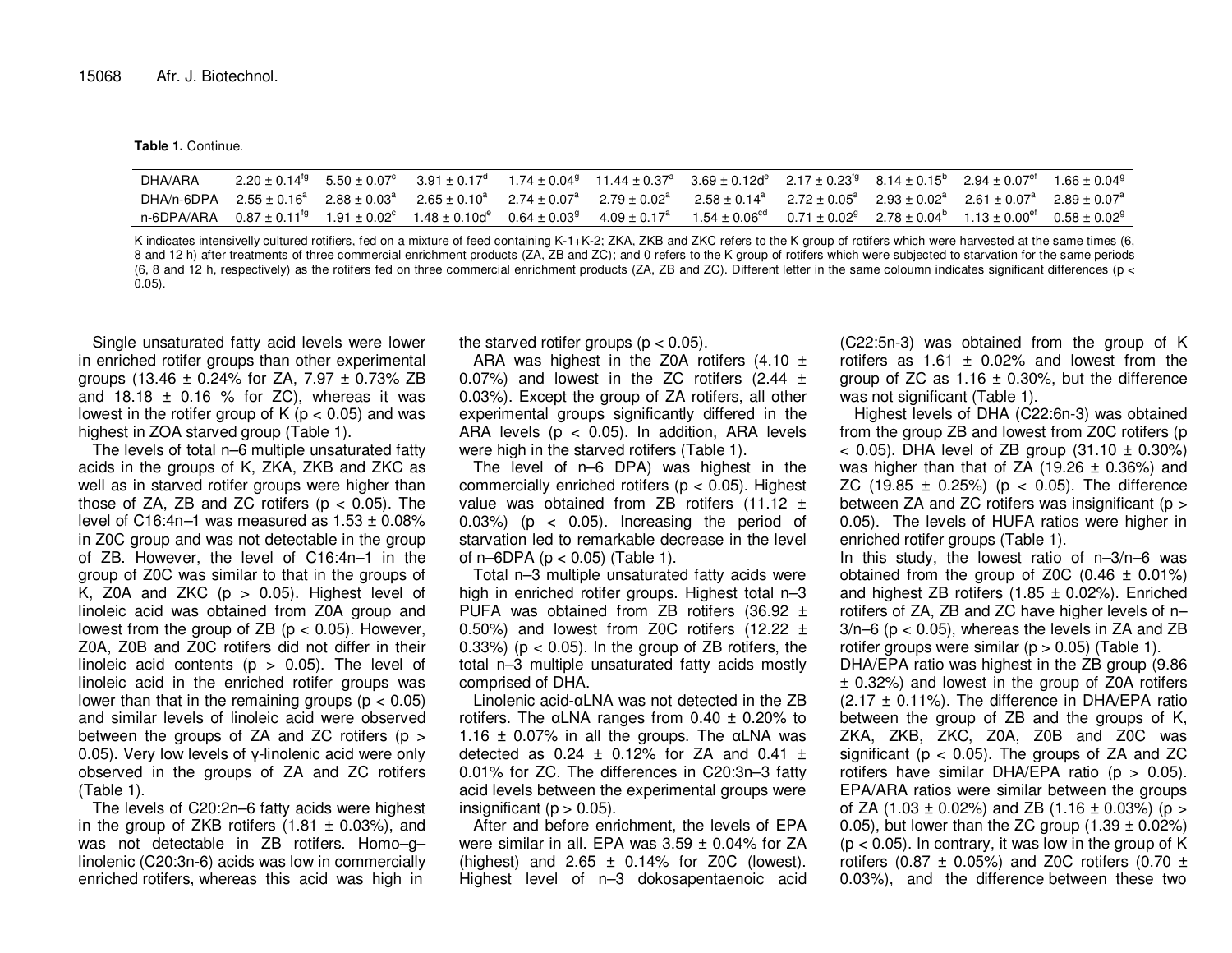was significant ( $p < 0.05$ ). DHA/ARA ratios increased in the enriched groups (highest in ZB 11.44  $\pm$  0.37%) as compared to the Z0C rotifers (lowest  $1.66 \pm 0.04\%$ ) (p < 0.05). The difference between the groups of ZC and ZA was however significant ( $p < 0.05$ ) (Table 1).

The ratio of DHA/n–6DPA was lowest in the K rotifers  $(2.55 \pm 0.16\%)$  and highest in the group of ZC rotifers  $(2.93 \pm 0.02\%)$ , but the difference was insignificant (p > 0.05) (Table 1).

Ratio of n–6DPA/ARA increased by the enrichment products and was observed to be highest in the group of ZB rotifers  $(4.09 \pm 0.17%)$  (p < 0.05). The values in the groups of ZA and ZC rotifers for the ratio of n–6DPA/ARA were 2.78  $\pm$  0.04% and 1.91  $\pm$  0.02%, respectively; and the difference was significant ( $p < 0.05$ ). Lowest ratio of n–6DPA/ARA was obtained from the group of Z0C rotifers as  $0.58 \pm 0.02$ % (Table 1).

The differences between the groups of ZA, ZB and ZC rotifers in the ratios of n–3/n–6, DHA/EPA, DHA/ARA and n–6DPA and the difference between the groups of ZB and ZC rotifers in the ratio of EPA/ARA were significant  $(p < 0.05)$  (Table 1).

## **DISCUSSION**

Total amounts of ΣMUFA obtained for all experimental groups including K group from this present study were lower from those values reported for non-enriched rotifers by Garcia et al. (2008a, b). The value of Σn–6PUFA for the K group rotifers was, however, higher than the values reported by Garcia et al. (2008a, b) and Westelmajer (2008).

The value of Σn–6PUFA obtained from ZA rotifers was higher than the values reported by Roo et al. (2009) and Westelmajer (2008), the value for ZB rotifers was similar to that reported by Cavalin and Weirich (2009) and Haché and Plante (2011), but higher than that of Garcia et al. (2008a, b).

The value of Σn–6PUFA obtained from the ZC rotifer group (22.09  $\pm$  0.11%) was higher than that of Roo et al. (2009, 2010a,b) and Haché and Plante (2011). The reduced levels of Σn–6PUFA in the enriched groups compared to non-enriched groups was parallel to the same result by Garcia et al. (2008a), but enrichment had an increasing effect on Σn–6PUFA for the group of ZB in the work of Garcia et al. (2008b).

The values of LOA and ARA in K group rotifers in this study was higher than the values in the works of Garcia et al. (2008a), Westelmajer (2008) and Kotani et al. (2010) reported for the non-enriched rotifers. ARA values remained the same in the groups of non-enriched and starved rotifers (MacDonald, 2004; O'Brien–MacDonald et al., 2006). In this study, the reduced level of LOA in the groups of ZA, ZB and ZC rotifers was significant ( $p <$ 0.05).

LOA acid in the group of ZA rotifers was higher than

the value reported by Roo et al. (2009). The value of ARA for the same group was similar to the value reported by Haché and Plante (2011). Both LOA and ARA in this study were lower than the values of Westelmajer (2008). Cavalin and Weirich (2009) reported low value of ARA and high value of LOA in comparison to our findings. The fatty acid content of n–6DPA obtained for ZA rotifers from our study was higher than those from Westelmajer (2008), Roo et al. (2009) and Cavalin and Weirich (2009).

LOA content  $(5.83 \pm 0.21\%)$  of ZB rotifers in this study was higher than the values of Garcia et al. (2008a b), Cavalin and Weirich (2009) and Haché and Plante (2011), and the content of ARA (2.73  $\pm$  0.21%) was lower than the values of Cavalin and Weirich (2009) and Haché and Plante (2011). The values of n–6DPA in the group of ZB in this study was higher than the values of Garcia et al. (2008a, b) and Cavalin and Weirich (2009), and similar to those of Haché and Plante (2011).

LOA content of ZC rotifers in this study was higher than the values of Roo et al. (2009, 2010a, b), Naz (2008), Kotani et al. (2010) and Haché and Plante (2011), and the ARA content of ZC rotifers was lower than those of Roo et al. (2009, 2010a, b), Naz (2008), Kotani et al. (2010) and Haché and Plante (2011). The values of n– 6DPA for ZC rotifers were higher than those of Roo et al. (2009) and Kotani et al. (2010).

The values of αLNA, except ZA rotifers, were similar in all groups ( $p > 0.05$ ) and this was found to be agreed with the results of Garcia et al. (2008a), Naz (2008), Roo et al. (2009) and Kotani et al. (2010). The values of αLNA for ZB group with the values of Haché and Plante (2011) and Garcia et al. (2008a), and the values of αLNA for ZC with the values of Roo et al. (2010a,b) and Naz (2008) were similar.

EPA value of  $3.34 \pm 0.10\%$  obtained from the group of K rotifers was higher than that of the same group reported by Garcia et al. (2008a, b), Naz (2008) and Westelmajer (2008).

EPA value of  $3.59 \pm 0.04$  obtained from the ZA rotifers was similar to those reported by Roo et al. (2009) and Westelmajer (2008). EPA value of  $3.16 \pm 0.13$  obtained from ZB rotifers was higher than those of Garcia et al. (2008a, b) and lower than those of Cavalin and Weirich (2009) and Haché and Plante (2011). In this study, EPA levels of ZB rotifers was lower than that of K rotifers, but these values were 3 and 3.5 fold higher that those of Garcia et al. (2008a, b). EPA was reduced in the ZC rotifers as compared to K rotifers. The EPA value of ZC rotifers  $(3.40 \pm 0.07\%)$  was similar to that of Naz (2008) and higher than that of Kotani et al. (2010), whereas it was lower than that of Roo et al. (2009, 2010a, b) and Haché and Plante (2011).

Similar values of n–3DPA were observed in all experimental groups. A value of  $1.61 \pm 0.02\%$  for K rotifers was higher than those of Copeman (2001) and Westelmajer (2008). The value of n–3DPA in ZA rotifers was lower than those of Westelmajer (2008) and Cavalin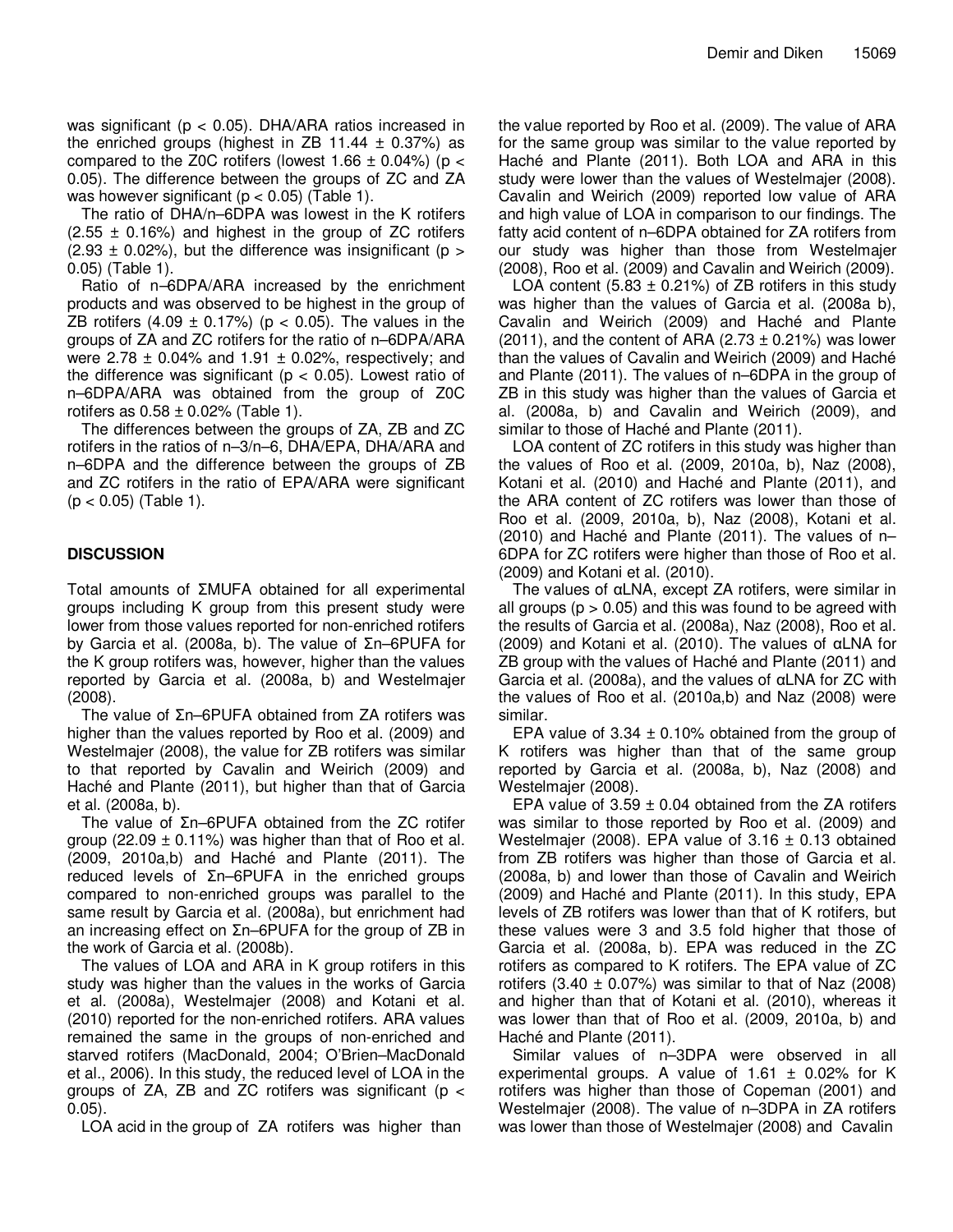and Weirich (2009). A value of  $1.37 \pm 0.07\%$  in the ZB rotifers was lower than those of Garcia et al. (2008a) and Haché and Plante (2011). The value of n–3DPA in the ZC rotifers was higher than that of Kotani et al. (2010) and lower than that of Haché and Plante (2011). The values of n–3DPA for the groups of ZA, ZB and ZC rotifers were similar to that of K rotifers ( $p > 0.05$ ), but the values were 80% higher than that of Westelmajer (2008) for K group.

Higher level of DHA  $(8.45 \pm 0.20\%)$  for the nonenriched K group was always higher than the values reported by Copeman (2001), Garcia et al. (2008a, b), Naz (2008), and Westelmajer (2008). DHA content in ZA rotifer was similar to that of Roo et al. (2009) and was higher than that of Westelmajer (2008) and Cavalin and Weirich (2009). DHA level of ZB rotifers was higher than that of Garcia et al. (2008a, b) and Cavalin and Weirich (2009), and was lower than that of Haché and Plante (2011). DHA value of ZC rotifers (19.85  $\pm$  0.25%) was similar to that of Naz (2008) and was higher than those of Kotani et al. (2010) and Roo et al. (2009, 2010a, b). DHA/EPA ratios in the enriched groups were similar to the ratios reported for several feed sources of larvae (~2:1 to ~1:1). This value was for marine flat fishes (DHA/EPA, <sup>~</sup>2:1). For the diets of seabasses DHA/EPA, ratio was <sup>~</sup>2:1 and 1:1; DHA/ARA ratio was ~10:1 or more (Sargent et al. 1999). DHA/EPA ratio was similar in the groups of ZA, ZB and ZC rotifers.

The ratio of n–3/n–6 in the group of K rotifers was lower than that of Garcia et al. (2008a, b), the ratios of DHA/EPA, EPA/ARA and  $n$ –6DPA/ARA for K rotifers were higher in this study. There were sporadic differences in these fatty acid profiles for non-enriched rotifers in the literature: Garcia et al. (2008b); Westelmajer (2008); Roo et al. (2009); Naz (2008); Haché and Plante (2011); Cavalin and Weirich (2009).

The crude fat contents of Red Pepper Paste, Algamac 3050 and Spresso were 13.5, 56.2 and 32%, respectively and their DHA/EPA ratios were 20, 15 and 9, respectively. In this study, Algamac 3050 had profound effect on the DHA contents of rotifers and on Σn–3PUFA, n–3/n–6 and DHA/EPA ratios. We personally recommend that a possible fortification of Algamac 3050 with ARA would lead to significant results on the enriched rotifers' fatty acid composition. The reason for the low ratios of n–3/n– 6 in the rotifers enriched on Red Pepper Paste, Algamac 3050 and Spresso could be due to the high contents of LOA and n–6DPA fatty acids and the low contents of αLNA and EPA. Although, Red Pepper Paste has a high ratio of DHA/EPA, it did not lead to significant results on rotifers' fatty acid composition as compared to Spresso (similar result on DHA/EPA ratio) and Algamac 3050 (high result on DHA/EPA ratio).

Commercial enrichment products increased DHA level, but not EPA ratios of rotifers. ARA remained unchanged by Red Pepper Paste and reduced by other commercial products. There was a marked increased in the content of n–6DPA by all products, highest increase was obtained

from the use of Algamac 3050. Enrichment did not affect the value of n–3DPA, but reduced the level of LOA. In all experimental groups the level of LNA was low.

## **Conclusion**

In conclusion, the results reveal that the product of Algamac 3050 formulated as solid powder has positive effects on fatty acid profiles of rotifers as compared to other two commercial products, and therefore it increased nutritive value of rotifers.

## **ACKNOWLEDGEMENT**

This study was supported by the Unit of Scientific Research Projects, Süleyman Demirel University (G.Diken's master thesis project no. SDUBAP-1985-YL-09).

## **REFERENCES**

- Blair TJ (2005). Dietary Studies With Haddock (Melanogrammus aeglefinus) Larvae. Dalhousie University, MSc. Thesis, p. 142, Halifax.
- Cavalin FG, Weirich CR (2009). Larval performance Florida pompano (Trachinotus carolinus) fed rotifers (Brachionus plicatilis) enriched with selected commercial diets. Aquaculture, 292: 67-73.
- Conceição LEC, Yúfera M, Makridis P, Morais S, Dinis MT (2010). Live feeds for early stages of fish rearing. Aquacult. Res. 41: 613-640.
- Copeman LA (2001). Lipid Nutrition During Early Development of Yellowtail Flounder (Limanda ferruginea). Memorial University of Newfoundland St. John's Aquqculture Programme, M.Sc. Thesis, p. 137, St. John's.
- Eymen UE (2007). SPSS Veri Analiz Yöntemleri. İstatistik Merkezi Yayınları, No: 1., 167s. İstanbul.
- Faulk CK, Holt GJ, Davis DA (2005). Evalution of fatty acid enrichment of live food for yellowtail snapper Ocyurus chrysurus larvae. J. World Aquacult. Soc., 36: p. 3.
- Fernández-Reiriz MJ, Labarta U, Ferreiro MJ (1993). Effects of commercial enrichment diets on the nutritional value of the rotifer (Brachionus plicatilis). Aquaculture, 112: 195-206.
- Gamsız K (2002). Çipura (Sparus aurata) Balığı Larvalarının Beslenmesinde Zooplankaton Yerine Mikrokapsül Yem Kullanımı Üzerine Araştırmalar. Ege Üniversitesi, Dr. Tezi, 103 s. İzmir.
- Garcia AS (2006). Effect of Differently Lipid-Encriched Live Feed on Growth, Survival and Lipid Composition of Two Larval Gadoids: Atlantic cod (Gadus morhua) and Haddock (Melanogrammus aeflefinus). Memorial University of Newfoundland, PhD. Thesis, p. 259. St. John's.
- Garcia AS, Parrish CC, Brown JA (2008a). A comparison among differently enriched rotifers (Brachionus plicatilis) and their effect on Atlantic cold (Gadus morhua) larvae early growth, survival and lipid composition. Aquacult. Nutr. 14: 14-30.
- Garcia AS, Parrish CC, Brown JA, Johnson SC, Leadbeater S (2008b). A use of differently enriched rotifers, Brachionus plicatilis, during larviculture of haddock, Melanogrammus aeflefinus: effect on early growth, survival and bady lipid composition. Aquacult. Nutr. 14: 431- 444.
- Garcia AS, Parrish CC, Brown JA (2008c). Use of Enriched Rotifers and Artemia During Larviculture of Atlantic Cod (Gadus morhua Linnaeus, 1758): Effects on Early Growth, Survival and Lipid Composition. Aquacult. Res., 39: 406-419.
- Glencross BD (2009). Exploring the nutritional demand for essansitel